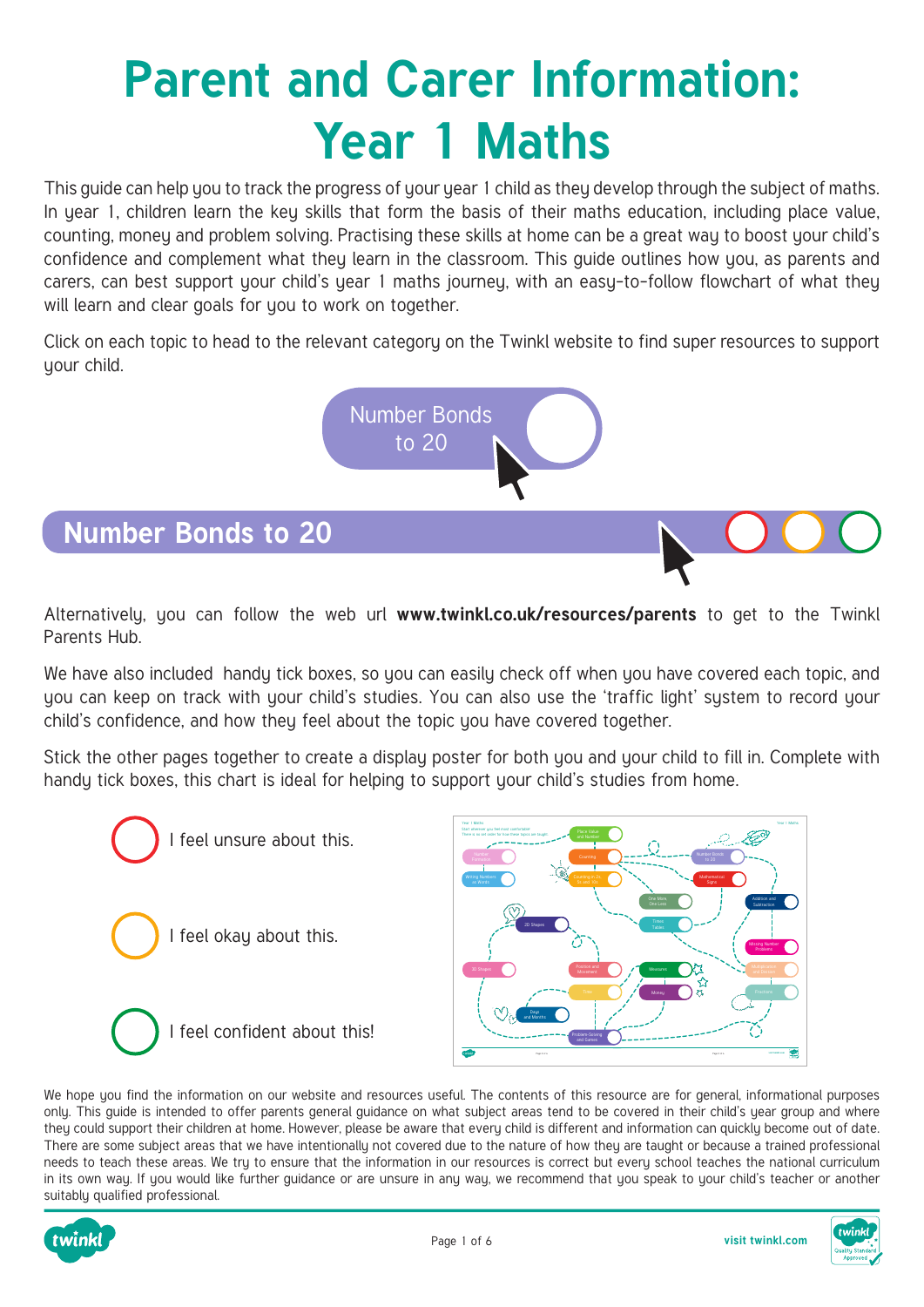## **Place Value and Number**

[Your child can identify the value of numbers and represent these values using objects and images.](https://www.twinkl.co.uk/resources/maths-school-years-parents/number-and-place-value-maths-main-subjects-parents/year-1-ages-5-6-number-and-place-value-maths-main-subjects-parents)

#### **Number Formation**

[Your child can recognise and write the numbers to 20 correctly in numerals.](https://www.twinkl.co.uk/resources/maths-school-years-parents/number-formation-maths-main-subjects-parents/number-formation-year-1-ages-5-6-maths-main-subjects-parents)

## **Counting**

[Your child can count reliably up to 100, both reciting numbers in order and counting objects.](https://www.twinkl.co.uk/resources/maths-school-years-parents/counting-maths-main-subjects-parents/counting-year-1-age-5-6-maths-main-subjects-parents)

#### **Number Bonds to 20**

[Your child recalls, from memory, all the addition and subtraction number sentences for numbers to 20,](https://www.twinkl.co.uk/resources/maths-school-years-parents/number-bonds-maths-main-subjects-parents/number-bonds-year-1-ages-5-6-number-bonds-maths-main-subjects-parents)  e.g.  $2 + 2 = 4$ ,  $20 - 5 = 15$  and so on.

## **[Writing Numbers as Words](https://www.twinkl.co.uk/resources/age-specific-resources-parents/maths-school-years-parents/writing-numbers-as-words-maths-main-subjects-parents)**

Your child can write the numbers to 20 correctly in words.

## **[Counting in 2s, 5s and 10s](https://www.twinkl.co.uk/resources/maths-school-years-parents/multiplication-and-division-maths-main-subjects-parents/year-1-ages-5-6-multiplication-and-division-maths-main-subjects-parents)**

Your child can count forwards and backwards in 2s, 5s and 10s, to and from 100.

## **[One More, One Less](https://www.twinkl.co.uk/resources/age-specific-resources-parents/maths-school-years-parents/one-more-one-less-maths-main-subjects-parents)**

Your child can say the number that is one more and one less than any given number to 100.

## **Mathematical Signs**

[Your child understands the meaning of the signs for addition \(+\), subtraction \(-\) and equals \(=\) and uses this](https://www.twinkl.co.uk/resources/age-specific-resources-parents/maths-school-years-parents/mathematical-signs-maths-main-subjects-parents)  knowledge to find the answers to number sentences.

## **Addition and Subtraction**

[Your child can add and subtract 1-digit and 2-digit numbers to 20, by counting on or back or using objects](https://www.twinkl.co.uk/resources/maths-school-years-parents/addition-and-subtraction-maths-main-subjects-parents/addition-and-subtraction-year-1-ages-5-6-parents)  such as counters. They understand what happens when we add or subtract zero.

## **[2D Shapes](https://www.twinkl.co.uk/resources/age-specific-resources-parents/maths-school-years-parents/2d-shapes-maths-main-subjects-parents)**

Your child knows and can name common 2D shapes: circle, triangle, square, oblong, and can talk about some of their properties, e.g. number of sides.

## **Times Tables**

[Your child can, with support, solve one-step problems involving multiplication and division by calculating the](https://www.twinkl.co.uk/resources/maths-school-years-parents/times-tables-maths-main-subjects-parents/times-tables-year-1-ages-5-6-times-tables-maths-main-subjects-parents)  answer using objects and pictures.













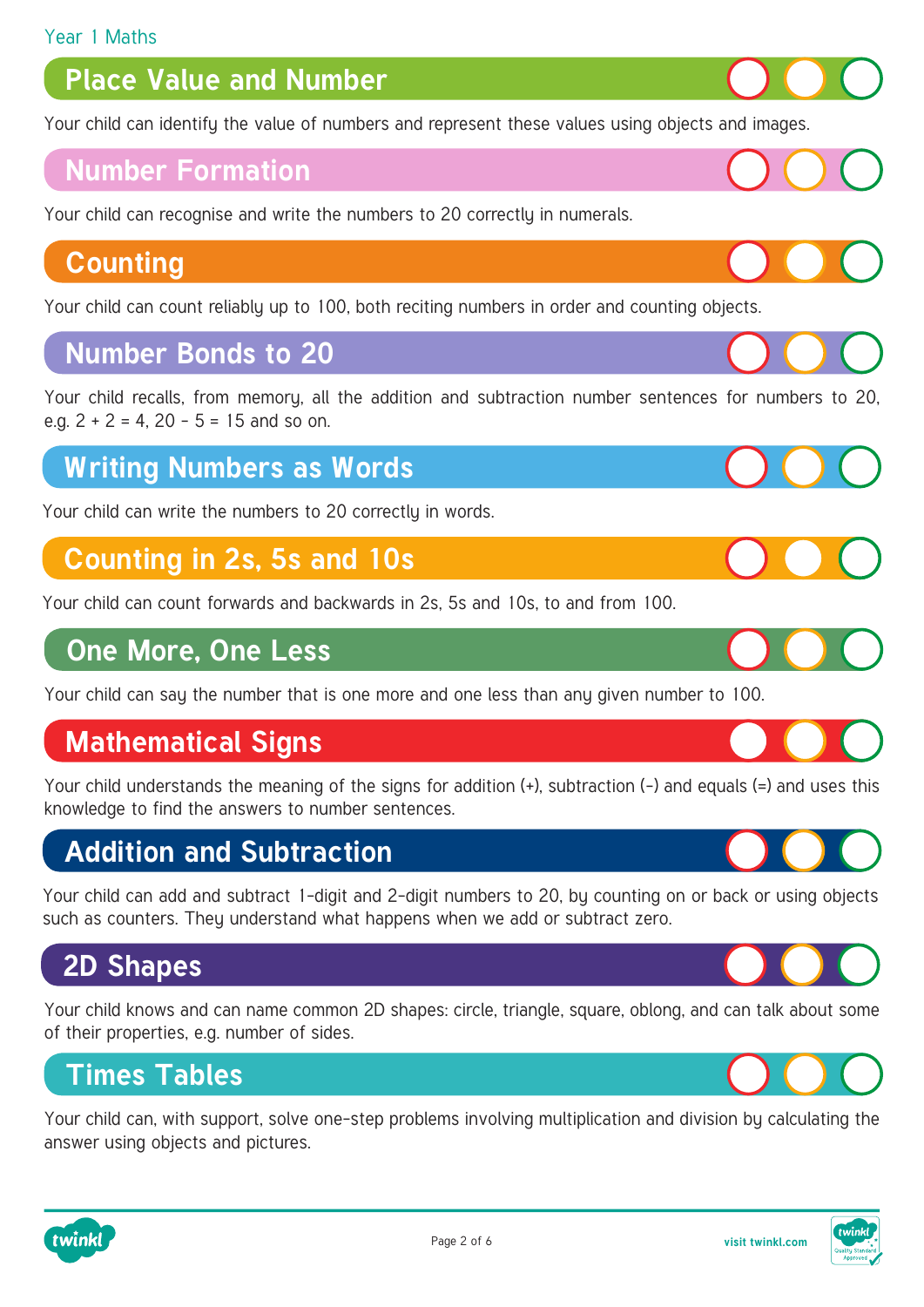## **Missing Number Problems**

[Your child can solve missing number problems, where the 'answer' is given and they need to find another part](https://www.twinkl.co.uk/resources/maths-school-years-parents/problem-solving-and-games-maths-main-subjects-parents/problem-solving-and-games-year-1-ages-5-6-maths-main-subjects-parents)  of the number sentence, for example  $8 = 5 + ?$ , or  $? - 3 = 5$ .

## **[3D Shapes](https://www.twinkl.co.uk/resources/age-specific-resources-parents/maths-school-years-parents/3d-shapes-maths-main-subjects-parents)**

Your child knows and can name common 3D shapes: sphere, cube, cuboid, and can talk about some of their properties, e.g. number of faces.

## **[Position and Movement](https://www.twinkl.co.uk/resources/maths-school-years-parents/position-and-movement-maths-main-subjects-parents/position-and-movement-year-1-age-5-6-maths-main-subjects-parents)**

Your child can describe position, direction and movement, including whole, half, quarter and three-quarter turns.

## **Measures**

Your child can measure length, height, weight, capacity and time. They can also compare different measurements and describe the differences between them, e.g. which is larger, which container holds the most liquid.

## **[Multiplication and Division](https://www.twinkl.co.uk/resources/maths-school-years-parents/multiplication-and-division-maths-main-subjects-parents/year-1-ages-5-6-multiplication-and-division-maths-main-subjects-parents)**

Your child can, with support, solve one-step problems involving multiplication and division, by calculating the answer using pictures and objects.

#### **Time**

[Your child can tell the time on an analogue clock to the o'clock and half past the hour. Your child can use](https://www.twinkl.co.uk/resources/age-specific-resources-parents/maths-school-years-parents/telling-the-time-maths-main-subjects-parents)  their knowledge of time to know when key events of the day take place, e.g. lunch time, bed time.

## **[Money](https://www.twinkl.co.uk/resources/age-specific-resources-parents/maths-school-years-parents/money-maths-main-subjects-parents)**

Your child recognises all coins: 1p, 2p, 5p, 10p, 20p, 50p, £1, £2

## **Fractions**

[Your child can recognise, and find, a half and quarter of a shape, object and number.](https://www.twinkl.co.uk/resources/maths-school-years-parents/fractions-maths-main-subjects-parents/fractions-year-1-ages-5-6-fractions-maths-main-subjects-parents) 

## **Days and Months**

[Your child can name the days of the week and months of the year in order. They can talk about the different](https://www.twinkl.co.uk/resources/age-specific-resources-parents/maths-school-years-parents/days-months-maths-main-subjects-parents)  things that happen on different days (e.g. weekends and weekdays) and events that happen in different months (e.g. Christmas).

## **Problem-Solving and Games**

[Your child can apply their knowledge of maths to problems and games. This will help them to practise their](https://www.twinkl.co.uk/resources/maths-school-years-parents/problem-solving-and-games-maths-main-subjects-parents/problem-solving-and-games-year-1-ages-5-6-maths-main-subjects-parents)  skills in a number of different ways.

Page 3 of 6













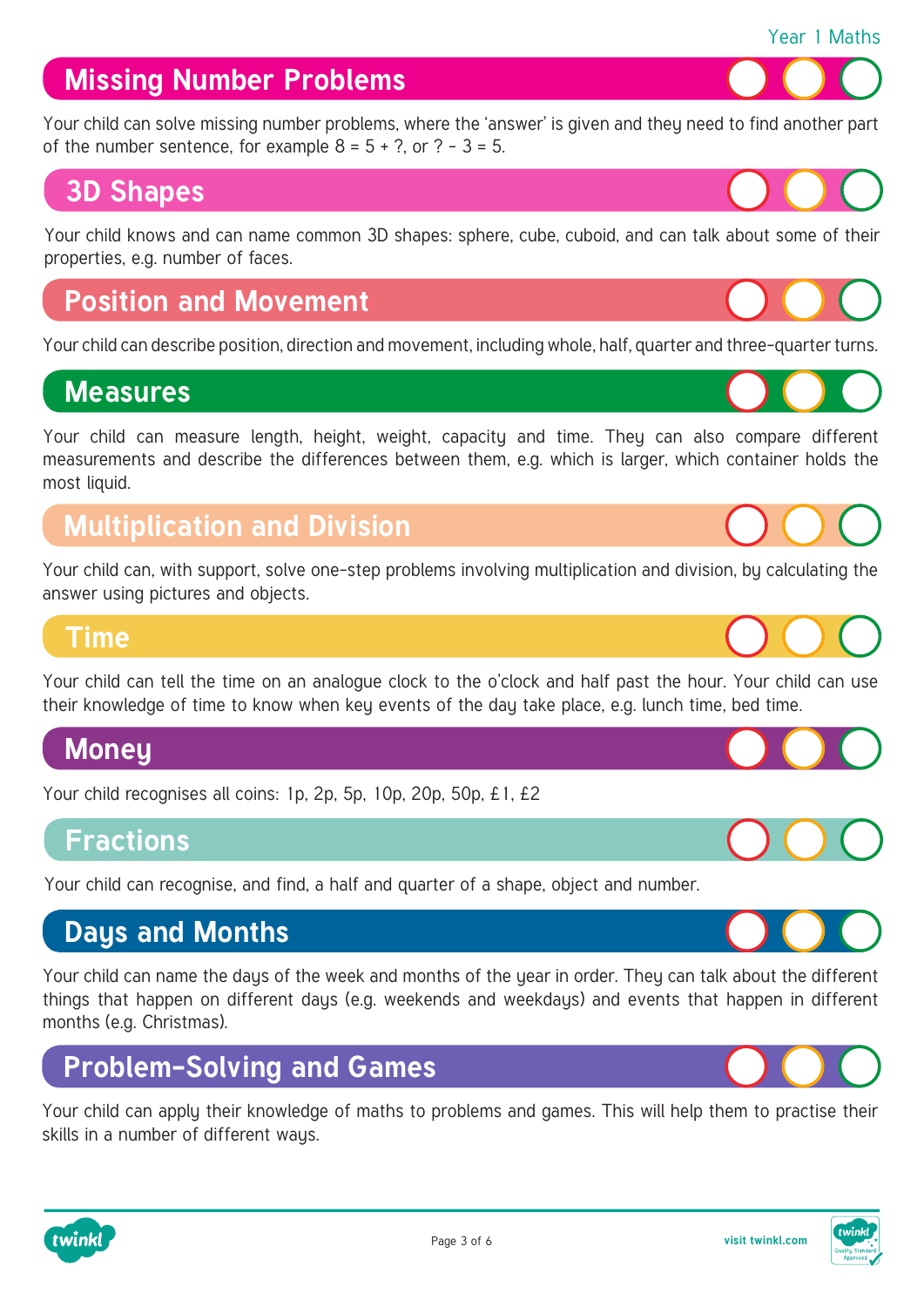

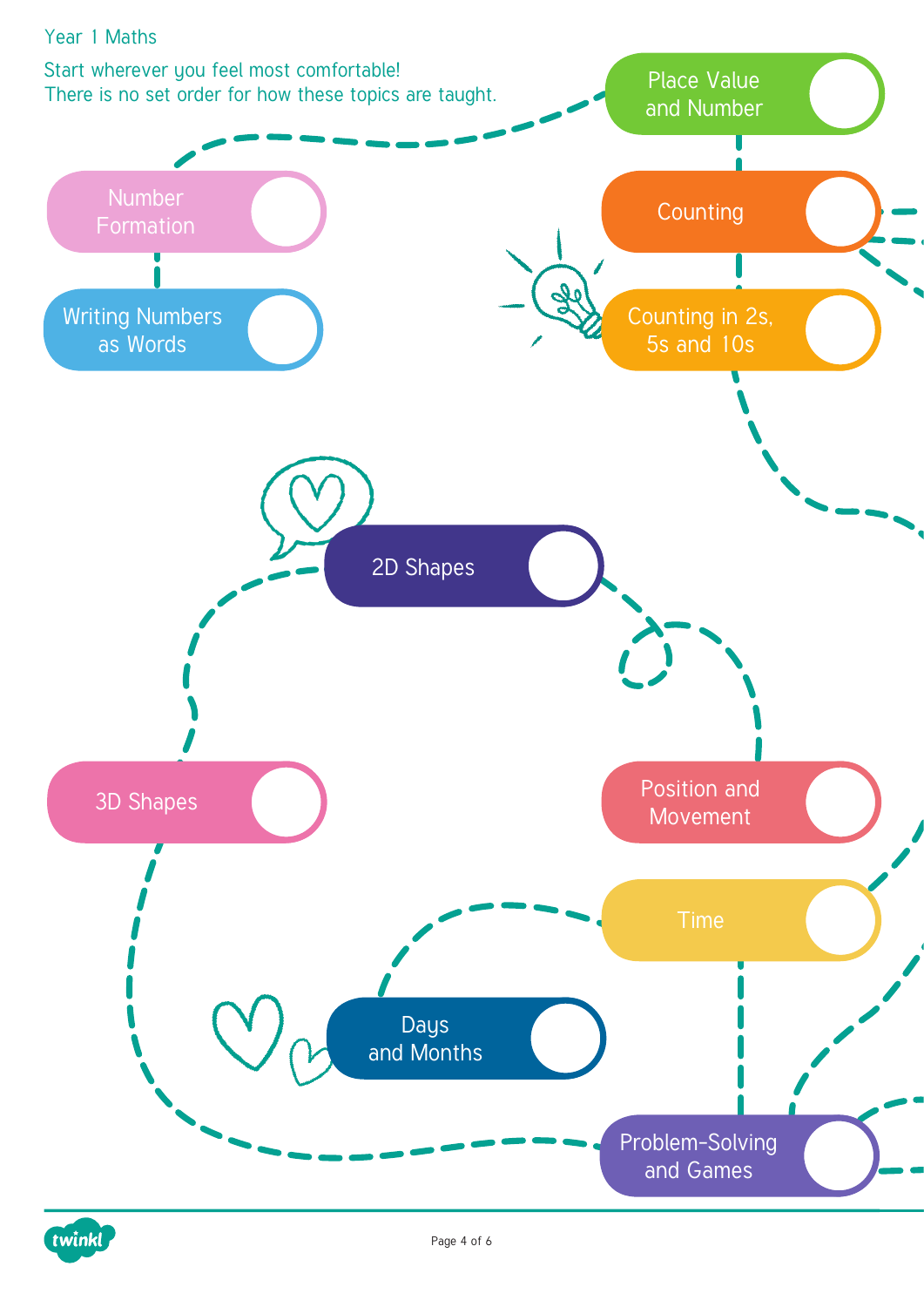#### Year 1 Maths